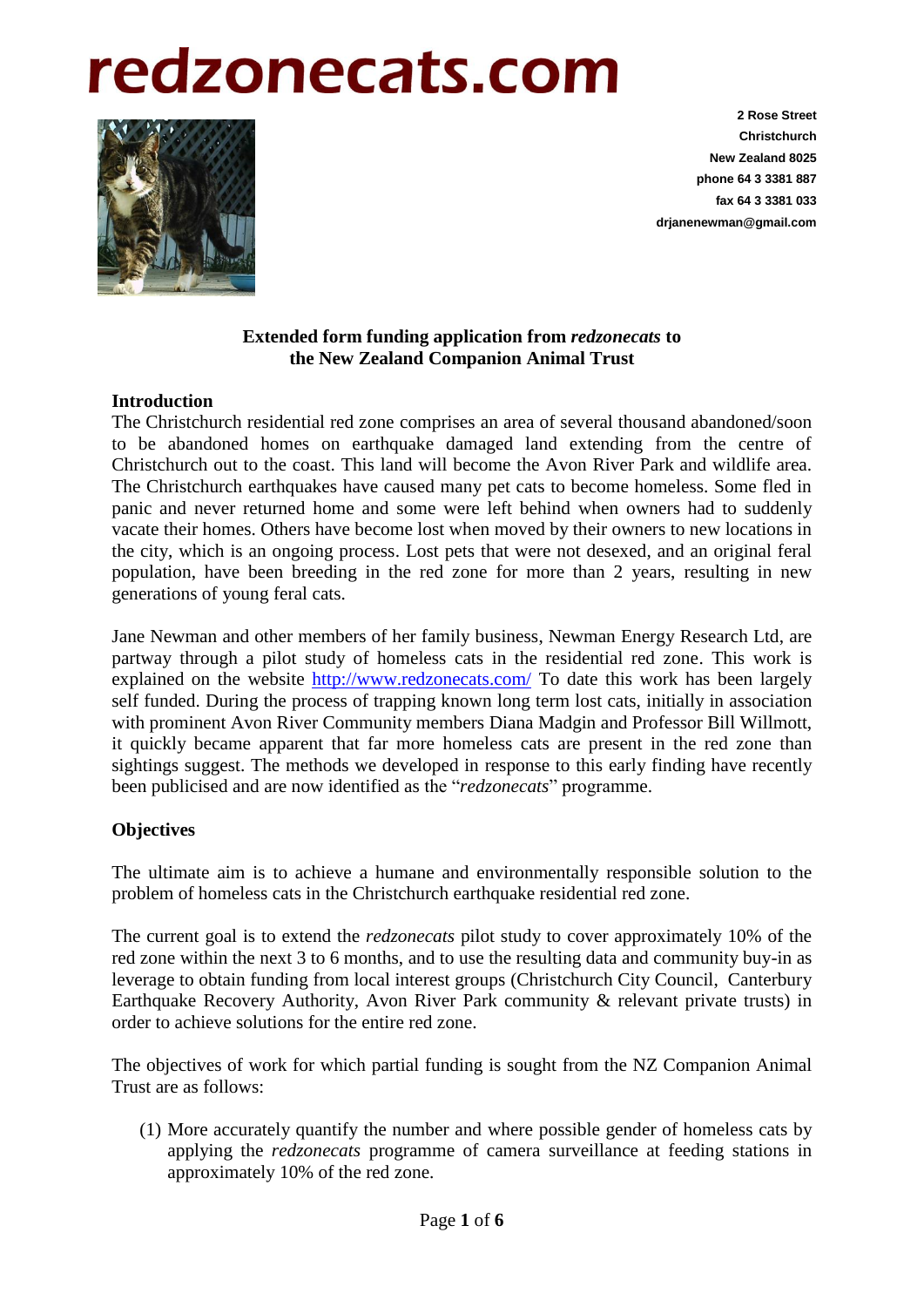- (2) Continue trapping, health testing and placing cats in new homes, or their original homes when possible, with an initial emphasis on female/pregnant and wounded cats which are targeted using camera surveillance.
- (3) Raise community and official awareness of the number of homeless cats in the red zone.
- (4) Achieve community buy-in to the *redzonecats* intiative via the redzonecats.com website, social media, and Press/TV coverage.

# **Methods**

# Introduction

The *redzonecats* programme has several key points of difference compared with the work of other groups. These are the use of camera surveillance, routine testing for feline immunodeficiency virus (FIV) and feline leukemia virus (FLV), and taming of feral cats as an alternative to euthanasia or trap, neuter and release. Detailed information on all methods is provided on the *redzonecats* website at<http://www.redzonecats.com/>

# Camera surveillance

Inexpensive trail cameras with infra-red night vision capability are used to monitor cats at feeding stations. These cameras take stills and video both day and night and store the information on camera cards for daily downloading to computer. Cameras are left at feeding stations for between 2 days and 1 week to determine whether particular cats are regular visitors, and have a consistent routine. Once established the feeding stations are maintained until all cats have been trapped. High quality images allow pregnant and wounded cats to be identified and prioritised for trapping. Cats with visible evidence of a prior home are also prioritised. Efficient trapping of specific target cats is achieved by determining individual routines, aided when necessary by real-time surveillance of set traps over a wireless network. Video available with a Christchurch Press article posted online shows footage from real time surveillance in daylight <http://www.stuff.co.nz/the-press/christchurch-life/9304084/> . All cameras also provide infra-red night vision after dark. This is essential because most red zone cats are primarily nocturnal.

Photographs of cats visiting feeding stations are printed to show remaining local residents (if any), in order to verify that specific cats are homeless. Trapped cats are checked for a microchip reading by McMaster & Heap vets. Those lacking ID are advertised as found unless clearly feral.

# Testing

Nineteen cats have been trapped to date (Table 1), from a total of 35 cats detected at sites representing about 5% of the red zone. Cats without identification are tested for feline immunodeficiency virus (FIV by SNAP 1 case) and feline leukemia virus (FLV by SNAP & PCR, 3 cases). The use of PCR for FLV testing commenced early in the programme to check a positive SNAP test, and 2 out of a total 3 FLV cases have been negative on SNAP but positive on the more sensitive PCR. The *redzonecats* website has a fuller discussion of this issue. We test for FIV because it is carried by feral toms in Christchurch generally. Cats which test positive for FIV or FLV are euthenised if unclaimed. To date all but one have been feral. Cats with negative test results are desexed, microchipped, vaccinated, treated for wounds or dental problems and fostered/rehomed.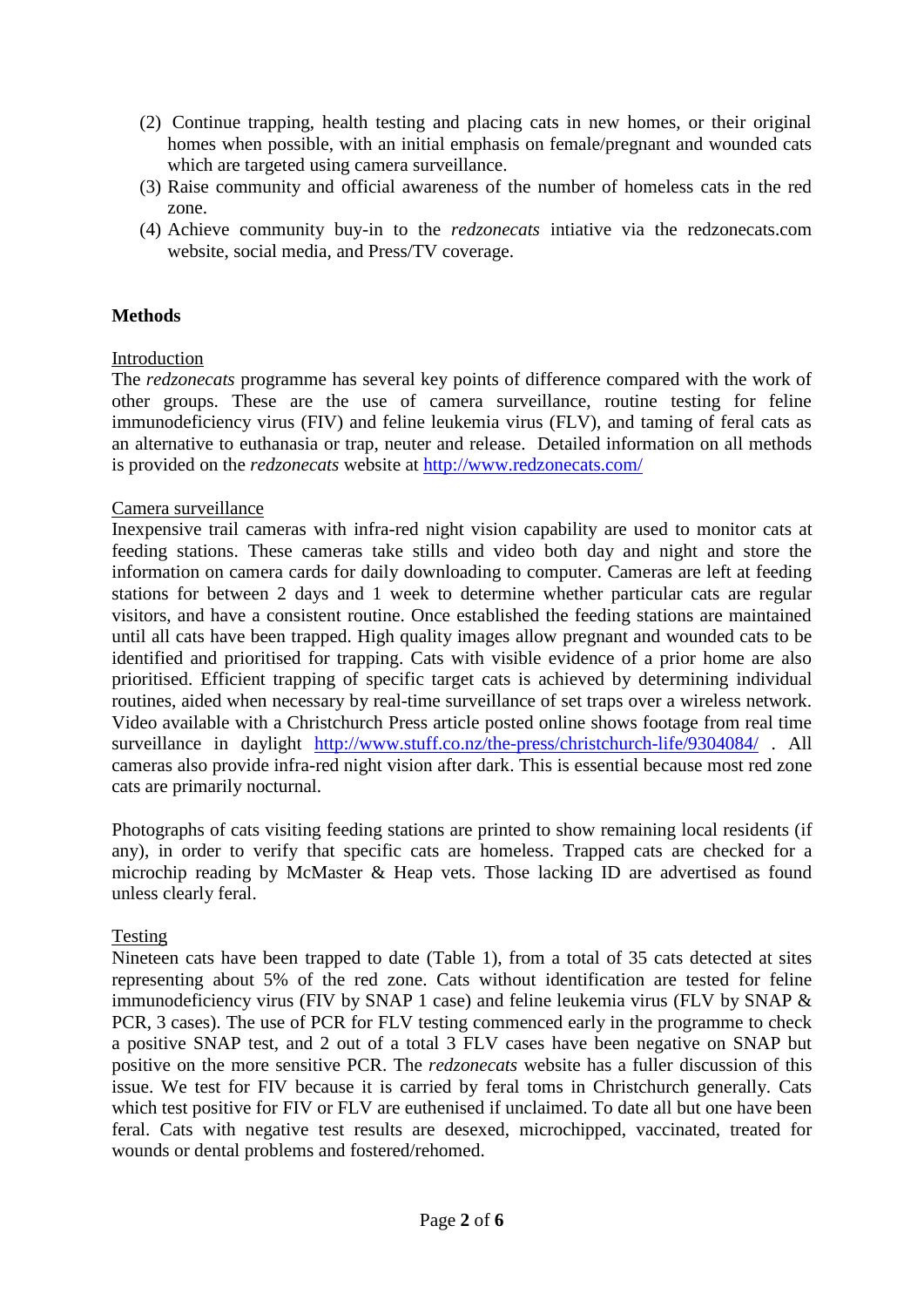The Institute of Veterinary, Animal and Biomedical Sciences at Massey University has offered to provide disease screening for *redzonecats* at a reduced cost, where possible. In addition, Drs Laryssa Howe (Infectious Disease specialist) and Nick Cave (Senior Small Animal Veterinarian) at Massey University are in discussion with *redzonecats* about other collaborative opportunities that would align with the objectives of the organization.

# Taming of feral cats

Approximately 50% of cats trapped to date have previously lived in a home based on collars, desexed status, and/or tame behaviour. The remainder are feral, which is defined here as born and raised without human contact. A high proportion of feral cats in the red zone have been born since the earthquakes. They are young and usually healthy. Neuter and release is inappropriate for the red zone because there are no residents to maintain long term feeding stations and feral cats are not compatible with planned conversion to park and reserve status. Part of our pilot study concerns taming of feral cats in a home environment. Where necessary an accelerated taming programme is used, which is explained on the *redzonecats* website. All but one healthy feral cat has been tamed, and they make affectionate and rewarding pets. Taming is not possible in an institutional environment, so community fostering is essential. Several online comments about the Press article at [http://www.stuff.co.nz/the](http://www.stuff.co.nz/the-press/christchurch-life/9304084/)[press/christchurch-life/9304084/](http://www.stuff.co.nz/the-press/christchurch-life/9304084/) are from community members who have tamed feral cats and found the process rewarding despite also being challenging.

# **Expanding the** *redzonecats* **programme and engaging the wider community**

#### Introduction

To date the pilot study suggests there are likely to be several hundred homeless cats in the red zone, at least half of which are feral. The current objective of the *redzonecats* programme is to extend the pilot study to cover 10% of the red zone. This will more than double current data and allow more accurate estimation of cat numbers and population characteristics i.e., feral versus previously homed, proportion of breeding females, and health status of the cats. Crucially, this phase of work will also test the extent to which the Christchurch community and local veterinary professionals are committed to actively solving the problem of homeless cats in the red zone. If sufficient community ownership of the initiative is achieved this will provide leverage for funding applications to Christchurch City Council, the Avon River Park community, CERA, and relevant private trusts.

# Press/TV publicity.

An extended article on the *redzonecats* programme appeared in the Weekend section of the Christchurch Press on October 19 2013. This was noted by readers interested in both cats and wildlife, and directed attention to the website <http://www.redzonecats.com/> Michele McMaster of McMaster & Heap veterinary practice, which has a special relationship with *redzonecats*, writes a regular column in one of the Christchurch community newspapers. She plans to profile Cat #19 (Ptolemy), his foster carer Belle, and sponsor/new owner Philippa, in a forthcoming article. Diana Madgin, who is a garden writer for the Christchurch Press and active member of the Avon River community, is also interested to write about the cats in the context of the earthquakes and displacement of both people and pets. Television reaches a national audience and as Campbell Live has taken a long term interest in Christchurch communities affected by the earthquakes, this may be another opportunity to raise awareness of the issues.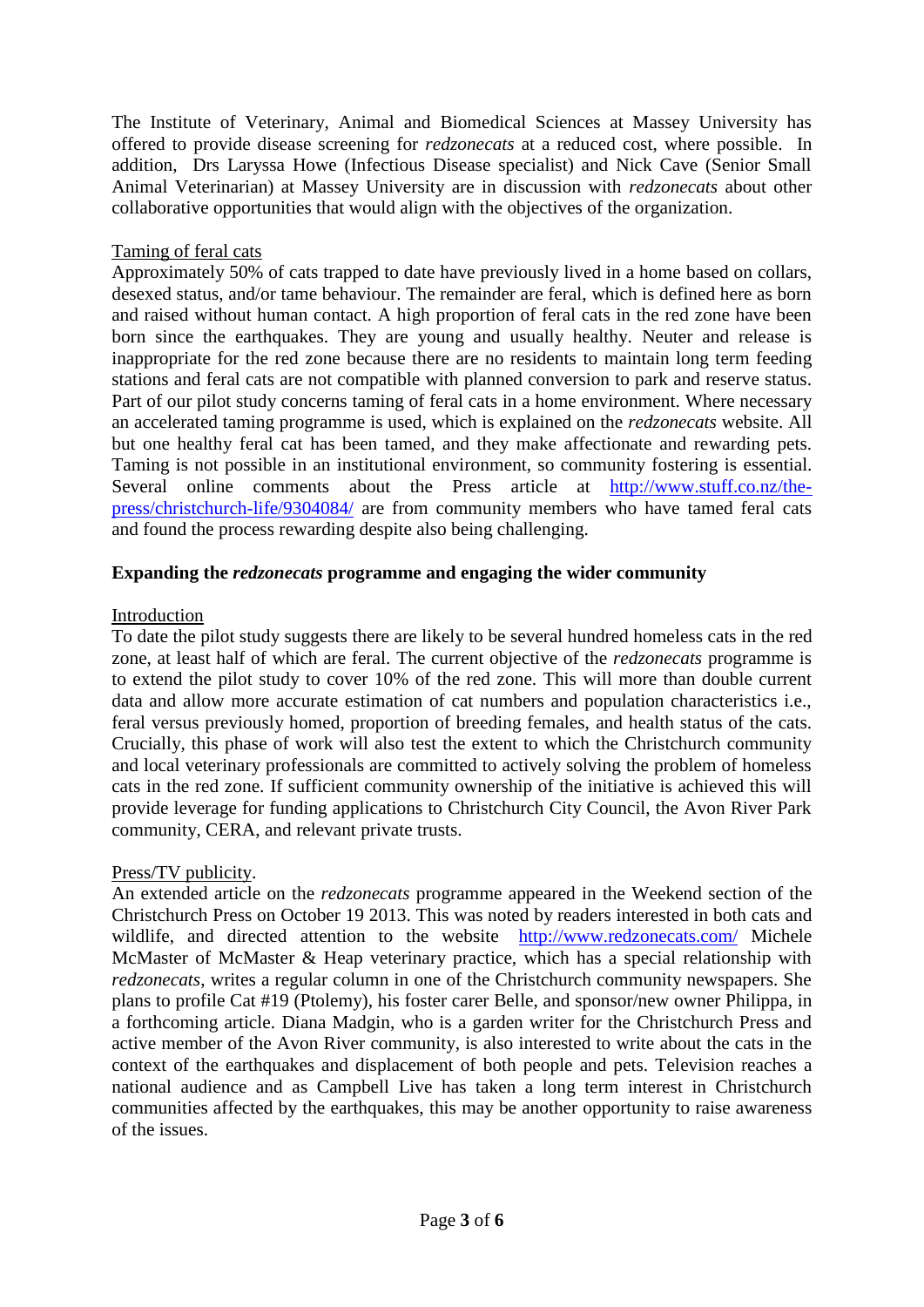# Facebook

A "Red Zone Cats" community page has been established on Facebook and attracted significant support, including offers of practical assistance ranging from a lady working for a demolition firm, who has reported a mother cat with kittens, to vet nurses interested in health and nutrition, and members of the community who can run feeding stations and surveillance, or provide foster care. The Student Volunteer Army (SVA) also networks via Facebook and an initial post placed by the SVA president attracted 15 offers of assistance in the first few days. It is becoming apparent that the social media is a very effective networking tool for a community initiative and *redzonecats* will benefit from this. Facebook is also useful for featuring photographs of red zone cats which may be recognised by a previous owner or alternatively may be offered a new home.

#### Website

The website<http://www.redzonecats.com/> has been created using a Wix template. This has provided all of the necessary features in a very user-friendly format. It has not been necessary to pay for (or, equally importantly, wait for) professional assistance, and updates and amendments can be implemented and published at will. The site has also been extremely reliable. The website is designed to provide detailed explanations of the *redzonecats* methods and feedback has been excellent, including from the many community members who feel strongly about the welfare of homeless cats but have only a rudimentary grasp of the internet and do not use Facebook. The website content will facilitate independent application of the *redzonecats* methods by a gradually increasing network of individuals and groups, and additional pages or sites can be created to share camera images and cross reference surveillance data from feeding station areas. This will also be a useful resource which the community can use to look for possible matches with lost cats, including comparison with cats advertised on Petsonthenet and Trademe Lost and Found.

# **Sources of funding and other support**

*Redzonecats* has made formal presentations to SPCA Canterbury, whose CEO Barry Helem suggested the current funding application and has offered supplies of cat food, and Canterbury Earthquake Recovery Authority (CERA), which has so far declined to provide funding support. Cat Rescue and Cats Protection League attended a *redzonecats* presentation hosted at the quarterly forum organised by SPCA Canterbury, and offered access to traps if required. A relationship with the wider Avon River Park community is currently being established. The new Avon River Park and wildlife area will be created on the site of the residential red zone and funding has been assigned to its development.

The funding sought from the NZ Companion Animal Trust would cover approximately 50% of the veterinary costs required to extend the *redzonecats* programme to 10% of the red zone. The remaining funds required for veterinary care and equipment (etc) will be covered by donations, sponsorship, veterinary subsidies, and adoptions. Since publication of the Christchurch Press article 2 weeks ago two sponsor donations of \$500 each have been made, in addition to an aggregated \$1200 of smaller donations. McMaster & Heap now discount testing, desexing, dental work, vaccination and consult fees for red zone cats processed by the Newman family or closely associated foster carers. Those adopting red zone cats have in some cases paid the full cost of veterinary care required for the cat they are adopting, which can be several hundred dollars.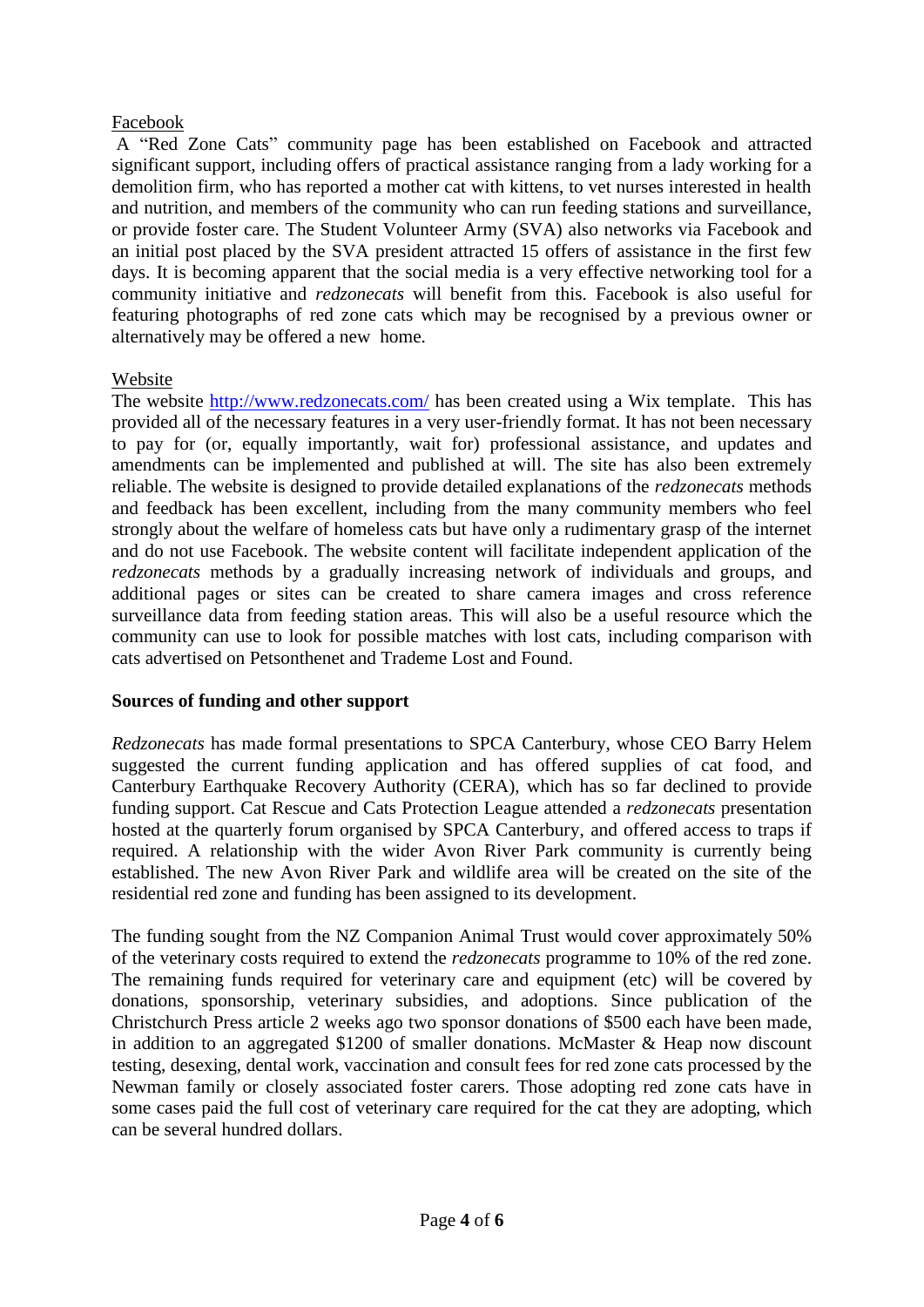The data obtained by expanding the *redzonecats* programme to 10% of the red zone, if combined with effective engagement of the wider community, is expected to provide leverage for funding applications to local groups including the Christchurch City Council, Canterbury Earthquake Recovery Authority, Avon River Park community, and relevant private trusts.

# **Conclusion**

The *redzonecats* programme is distinct from all other groups in terms of rehoming as opposed to releasing or euthenising feral cats, and actively locating and trapping cats which are only seen on camera. Many of these reclusive cats have once been pets. *Redzonecats* is also committed to rigorous disease testing of all cats, given the high incidence of FLV discovered during the pilot study, and the presence in the red zone of long-term feral toms carrying FIV. In contrast to *redzonecats*, SPCA Canterbury prioritises abused and sick animals sourced primarily from locations outside the red zone. Cat Rescue rehomes only kittens less than 800 grams, and releases older cats back to their environment after desexing, which is not compatible with the planned Avon River Park and wetland environment. Cats Protection League has a long waiting list at present and cannot accept non-urgent cats. Consequently, a community based initiative like *redzonecats* is necessary to address the problem of homeless cats in the red zone, using humane and environmentally responsible methods. Finally, key aspects of the *redzonecats* model have potential for application regionally and nationally, particularly the use of surveillance to selectively locate and trap high priority elements of homeless cat populations.

#### **Referees**

Diana Madgin & Professor Bill Willmott (CNZM) 132 Port Hills Road Christchurch 8022 03 384 3174 021 412 282

#### **Supporting documents**

*Investigation of lost and feral cats August presentation with updated data.pptx* Versions of this talk were presented both to the SPCA Canterbury quarterly forum, and to the Canterbury Earthquake Recovery Authority (CERA)

*Request to McMaster & Heap for comment on red zone cat situation.docx* This is a detailed history of the Newman family's work with red zone cats, and a request for feedback prior to creating the *redzonecats* website

#### **Digital media**

The *redzonecats* website is<http://www.redzonecats.com/>

The *redzonecats* facebook page is Red Zone Cats at https://www.facebook.com/pages/Red-Zone-Cats/403548163104387

The Christchurch Press article dated 19 October 2013 is at [http://www.stuff.co.nz/the](http://www.stuff.co.nz/the-press/christchurch-life/9304084/)[press/christchurch-life/9304084/](http://www.stuff.co.nz/the-press/christchurch-life/9304084/) (Please note, the Press reporter gave a misleading impression that the *redzonecats* initiative has direct support from other groups, which is not currently the case)